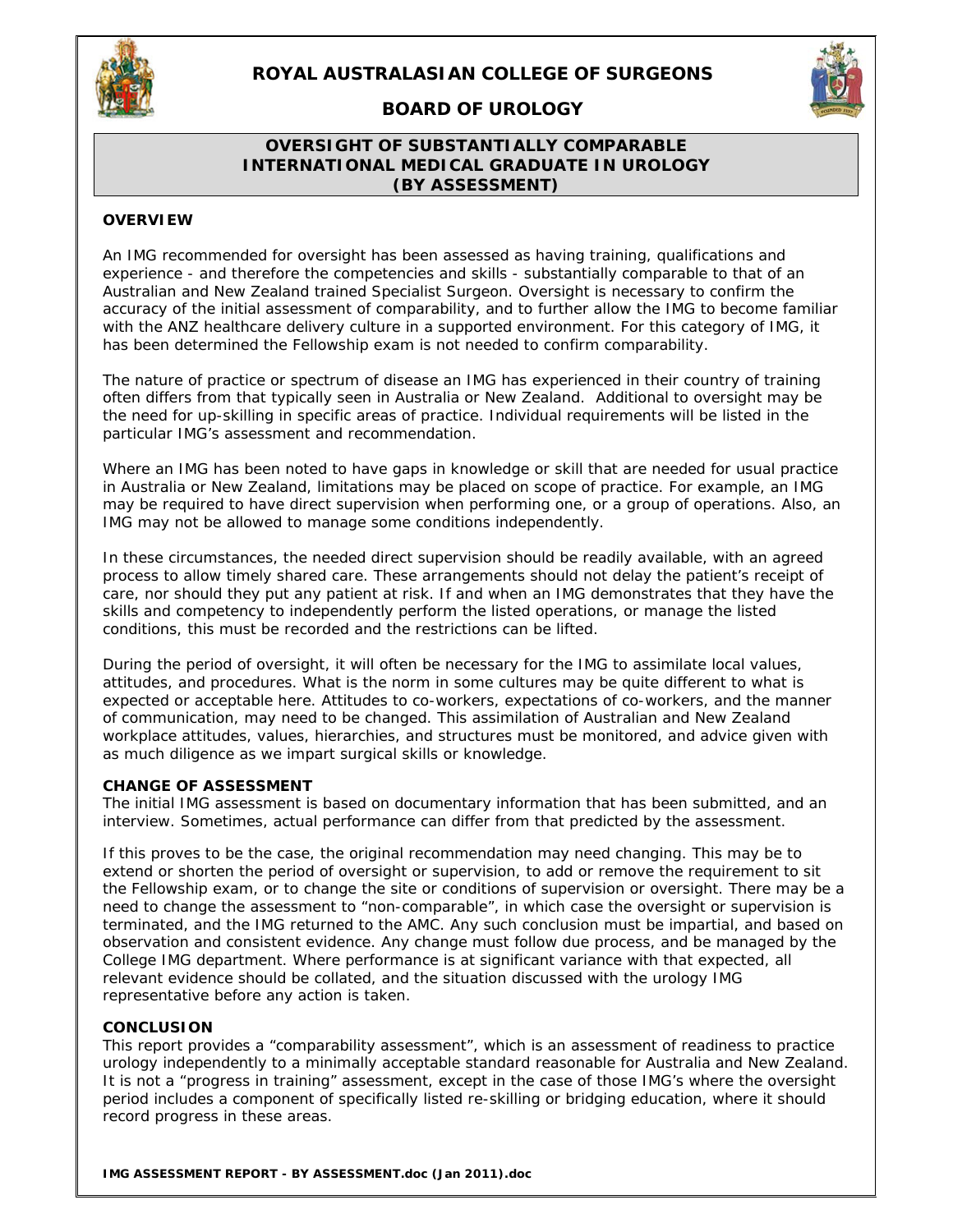

## **ROYAL AUSTRALASIAN COLLEGE OF SURGEONS**

## **BOARD OF UROLOGY**



## **OVERSIGHT OF SUBSTANTIALLY COMPARABLE INTERNATIONAL MEDICAL GRADUATE IN UROLOGY (BY ASSESSMENT)**

# **CLINICAL ASSESSMENT REPORT**

| NAME OF IMG                                                                                                                                                                                       |       |                                          |
|---------------------------------------------------------------------------------------------------------------------------------------------------------------------------------------------------|-------|------------------------------------------|
| PERIOD                                                                                                                                                                                            | From: | To:                                      |
| NO. DAYS ABSENT                                                                                                                                                                                   |       | REASON (e.g holiday/exam/study/illness): |
| <b>HOSPITAL</b>                                                                                                                                                                                   |       |                                          |
| NAME AND SIGNATURES<br>OF<br>SUPERVISORS WHO CONTRIBUTED<br>TO THIS ASSESSMENT                                                                                                                    |       |                                          |
| The nominated IMG supervisors are<br>expected to contribute to this<br>assessment, and the recorded<br>scores should reflect consensus.<br>Only 1 form should be used to<br>record the assessment |       |                                          |

## **RATING SCALE**

**M** - Meeting expectations relative to a consultant surgeon; of the requisite standard

| <b>B</b> - Below expectations relative to a consultant surgeon. Needs further improvement |  |
|-------------------------------------------------------------------------------------------|--|
|-------------------------------------------------------------------------------------------|--|

| <b>MEDICAL EXPERTISE</b>                                                                                                                                                                    | М | в |
|---------------------------------------------------------------------------------------------------------------------------------------------------------------------------------------------|---|---|
| Does this IMG display practical and theoretical urological knowledge of a breadth and<br>scope appropriate to practice contemporary urology to a standard expected of a local<br>urologist? |   |   |
| Does this IMG apply this knowledge to reach logical and accurate diagnoses, and<br>propose management plans that would be typical for local urology?                                        |   |   |
| Have you seen evidence this IMG is reading and learning, as you would expect of a<br>local urologist as an essential part of self-improvement?                                              |   |   |
| Comments:                                                                                                                                                                                   |   |   |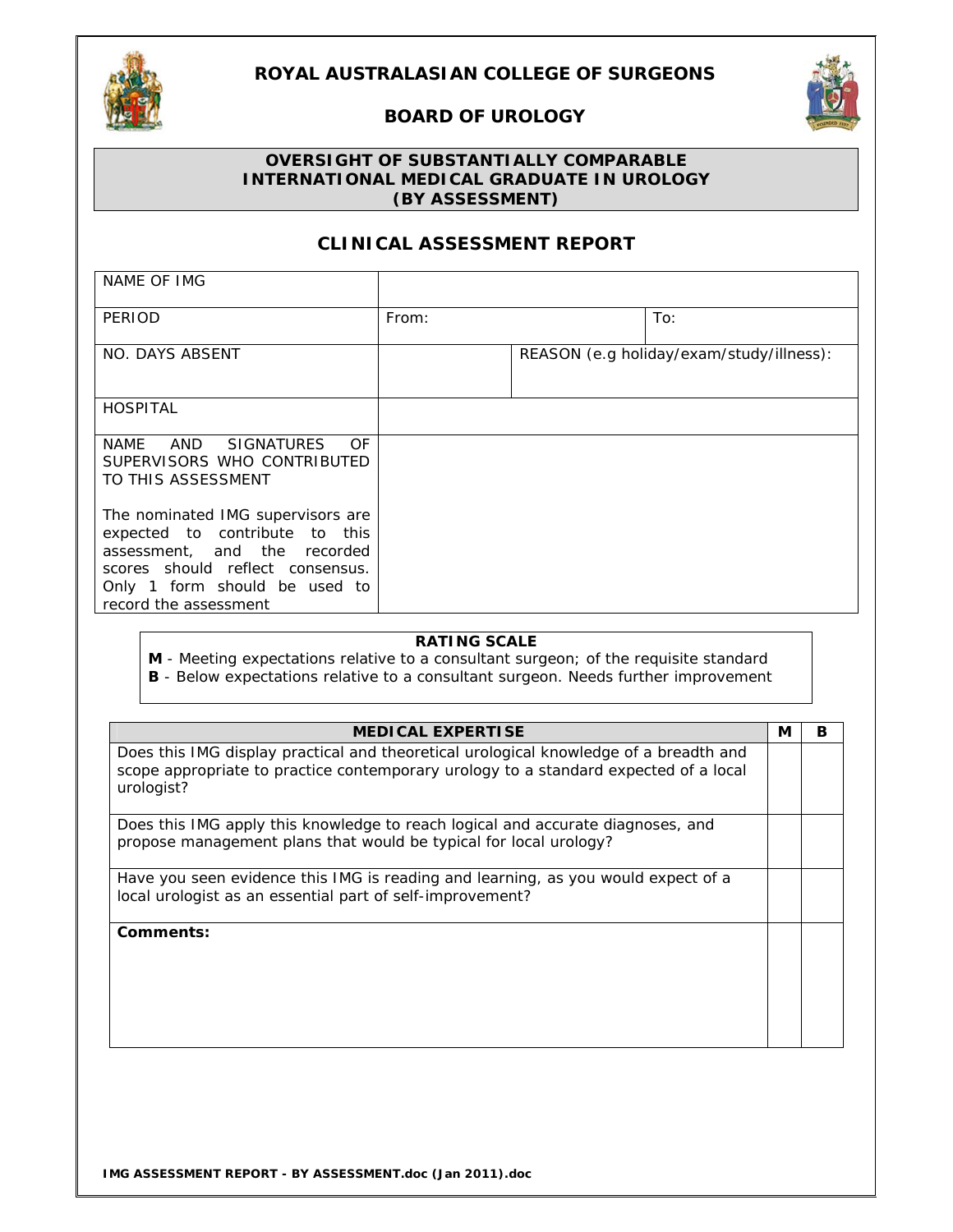**M** - Meeting expectations relative to a consultant surgeon; of the requisite standard **B** - Below expectations relative to a consultant surgeon. Needs further improvement

| <b>TECHNICAL EXPERTISE</b>                                                                                                                                                                          | М | в |
|-----------------------------------------------------------------------------------------------------------------------------------------------------------------------------------------------------|---|---|
| Has this IMG demonstrated to you the degree of dexterity, co-ordination and surgical<br>skills you would expect of a trained and experienced surgeon?                                               |   |   |
| Does this IMG practice safe surgery, consistently taking the necessary precautions to a<br>standard expected in this country, and show respect for the safety of self, patients,<br>and co-workers? |   |   |
| Have you been confident this IMG has been safe and reliable, and has always worked<br>within the limits of their experience and ability?                                                            |   |   |
|                                                                                                                                                                                                     |   | в |
| Assess the competence of this IMG in the following surgical areas:                                                                                                                                  | М |   |
| Simple lower urinary tract endoscopy (biopsy, stent etc)                                                                                                                                            |   |   |
| Complex lower urinary tract endoscopy (TURP, TURBT, difficult litholapaxy, for<br>example)                                                                                                          |   |   |
| Ureteroscopy, rigid, lower third of ureter                                                                                                                                                          |   |   |
| Flexible uretero-renoscopy                                                                                                                                                                          |   |   |
| Percutaneous renal surgery                                                                                                                                                                          |   |   |
| Inguino-scrotal surgery                                                                                                                                                                             |   |   |
| Open renal surgery                                                                                                                                                                                  |   |   |
| Open benign pelvic surgery (Burch, simple prostatectomy, diverticulectomy etc)                                                                                                                      |   |   |

Incontinence surgery

Radical prostatectomy

Radical cystectomy

Reconstructive surgery

Laparoscopy (to what complexity?)

**Comments:** 

**IMG ASSESSMENT REPORT - BY ASSESSMENT.doc (Jan 2011).doc**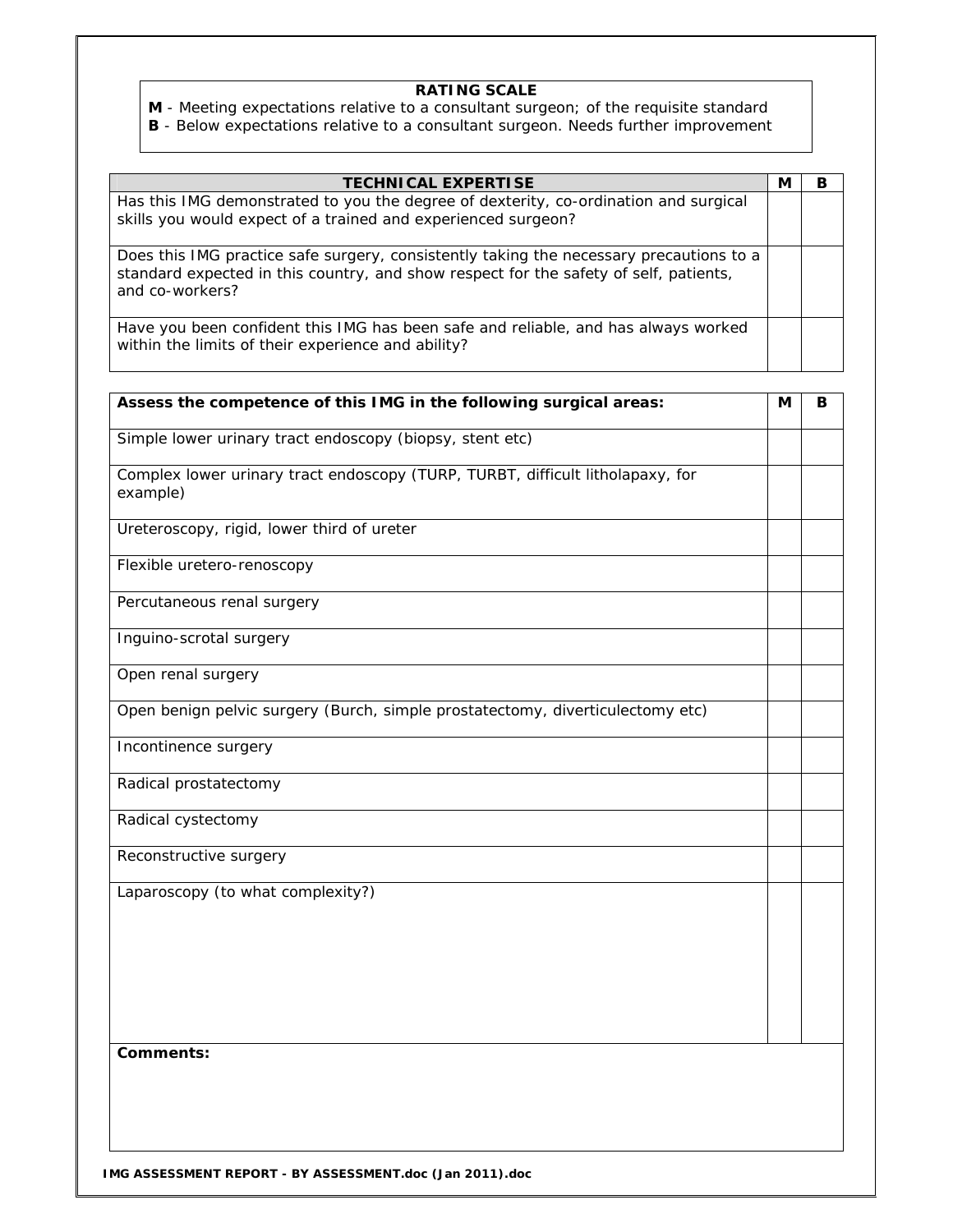**M** - Meeting expectations relative to a consultant surgeon; of the requisite standard

**B** - Below expectations relative to a consultant surgeon. Needs further improvement

| JUDGEMENT - CLINICAL DECISION MAKING                                                                                                                                                                                                                  | М | в |
|-------------------------------------------------------------------------------------------------------------------------------------------------------------------------------------------------------------------------------------------------------|---|---|
| Has this IMG been demonstrating good sense and judgement when proposing<br>treatment plans, including alternate treatments where appropriate? Have treatments<br>generally been reasonable and achievable in the local environment, and taken account |   |   |
| of individual patient wishes and patient co-morbidities?                                                                                                                                                                                              |   |   |
| Has this IMG been using investigations appropriately? Has there been logic and reason<br>in test selection, a need for the tests, and no tendency to over investigate?                                                                                |   |   |
| Is this IMG a good diagnostician, been timely to recognize the sick or urgent patient,<br>and early to recognize and respond to complications or significant changes in clinical<br>condition?                                                        |   |   |
| Comments:                                                                                                                                                                                                                                             |   |   |

| <b>SCHOLAR &amp; TEACHER</b>                                                                                                                                    | М | В |
|-----------------------------------------------------------------------------------------------------------------------------------------------------------------|---|---|
| Has this IMG shown an interest in the education program of the hospital, attending<br>and contributing to the meetings?                                         |   |   |
| Has this IMG been keen to be part of the local teaching program, to teach the junior<br>medical staff, undergraduates, nurses and allied health professionals?  |   |   |
| Does this IMG show insight when interpreting published literature, and recognize bias,<br>significance, and when results are applicable to local circumstances? |   |   |
| Comments:                                                                                                                                                       |   |   |

| <b>PROFESSIONALISM</b>                                                                                                                                                                              | М | в |
|-----------------------------------------------------------------------------------------------------------------------------------------------------------------------------------------------------|---|---|
| Has this IMG been punctual, prepared, and contactable when rostered for clinical or<br>on-call obligations?                                                                                         |   |   |
| Has this IMG been ready to accept responsibility for their own actions, admit fault for<br>mistakes, and accept responsibility for failures or complications, then learn from these<br>experiences? |   |   |
| Does this IMG provide an appropriate level of informed consent, listening to and<br>accommodating patient wishes, and respecting their autonomy when recommending<br>treatment plans?               |   |   |
| Does this IMG behave appropriately in situations of stress, frustration, or inter-<br>personal conflict?                                                                                            |   |   |
| Comments:                                                                                                                                                                                           |   |   |

**IMG ASSESSMENT REPORT - BY ASSESSMENT.doc (Jan 2011).doc**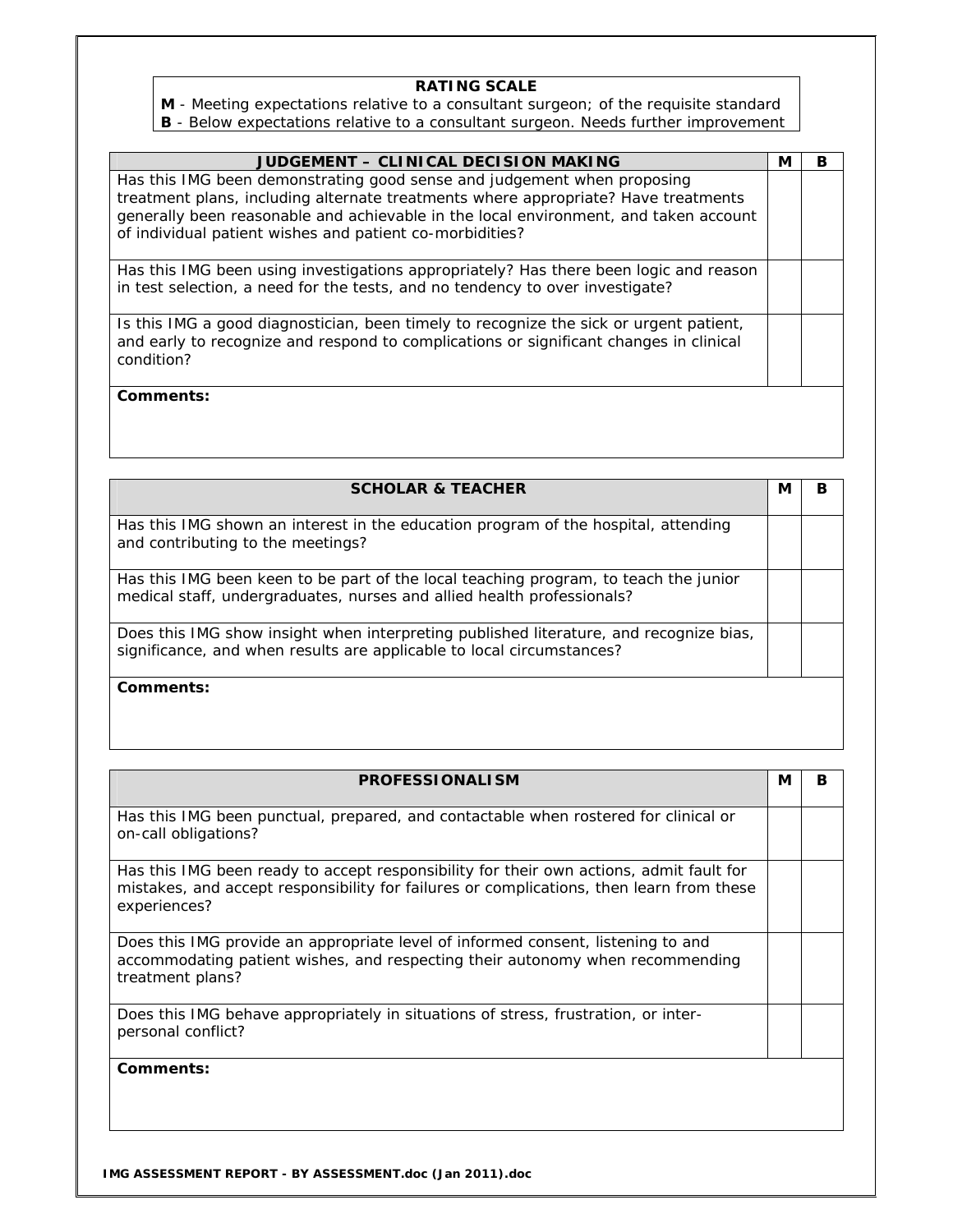**M** - Meeting expectations relative to a consultant surgeon; of the requisite standard **B** - Below expectations relative to a consultant surgeon. Needs further improvement

| <b>HEALTH ADVOCACY</b>                                                                                                                                                                                                                            | M | в |
|---------------------------------------------------------------------------------------------------------------------------------------------------------------------------------------------------------------------------------------------------|---|---|
| Has this IMG shown awareness of the economics involved in medical services, and<br>been reasonable in use of, or demand for, health care resources?                                                                                               |   |   |
| Has this IMG shown an understanding of the multi-cultural nature of Australia and<br>New Zealand, and shown a respect for the values and beliefs of minority groups and<br>the effect these have on their health care decisions and requirements? |   |   |
| Does this IMG respect and comply with local policies such as safe sharps use and<br>disposal, infection control, safe work hours, adverse event reporting, and accept and<br>apply local clinical protocols and pathways?                         |   |   |
| Comments:                                                                                                                                                                                                                                         |   |   |

| <b>COLLABORATION</b>                                                                                                                                                                                                                              | N | в |
|---------------------------------------------------------------------------------------------------------------------------------------------------------------------------------------------------------------------------------------------------|---|---|
| Has this IMG shown an understanding of how the varied health care professionals fit<br>into the typical Australian or New Zealand health care team, and do they appropriately<br>request the input of these professionals in patient health care? |   |   |
| Has this IMG been ready to consult other urologists, and specialists from other<br>disciplines, when this is the best way to provide the best treatment option for a patient?                                                                     |   |   |
| Has this IMG been timely and appropriate when providing consultatory advice to<br>patients and colleagues?                                                                                                                                        |   |   |
| Comments:                                                                                                                                                                                                                                         |   |   |

| <b>MANAGEMENT AND LEADERSHIP</b>                                                                                                                                    | М | в |
|---------------------------------------------------------------------------------------------------------------------------------------------------------------------|---|---|
| Has this IMG filled an appropriate leadership role, providing guidance, advice, and<br>feedback to co-workers in a supportive, respectful, and constructive manner? |   |   |
| Has this IMG been timely and diligent in documentation, reporting and communicating<br>responsibly, maintaining clear and contemporaneous records?                  |   |   |
| Has this IMG been reasonable when resources are allocated, and may be rationed?                                                                                     |   |   |
| Comments:                                                                                                                                                           |   |   |